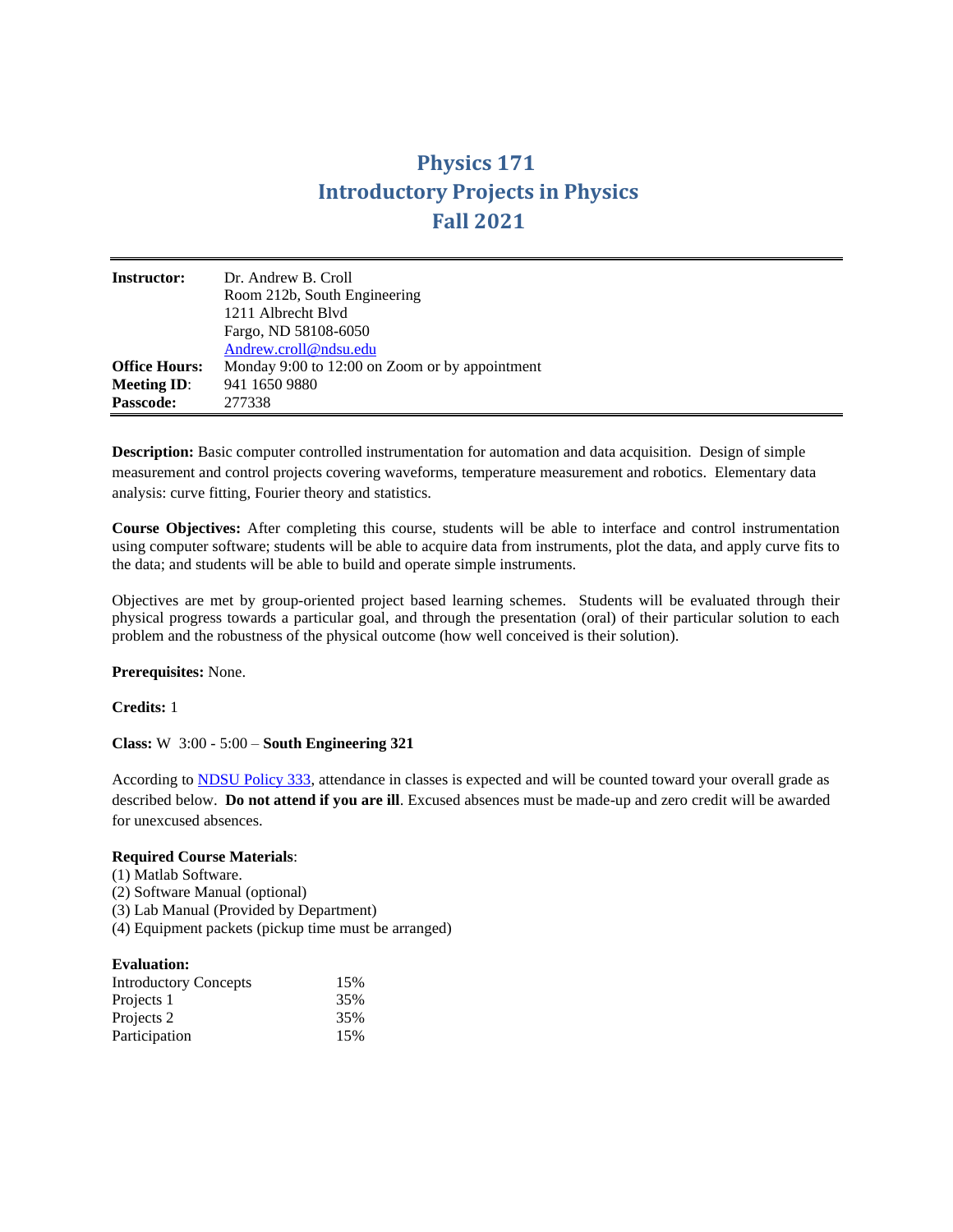| 85% | $\overline{\phantom{m}}$ | 100% | А, |
|-----|--------------------------|------|----|
| 70% | $\qquad \qquad -$        | 85%  | B, |
| 60% | $\qquad \qquad -$        | 70%  | С, |
| 50% | $\overline{\phantom{0}}$ | 60%  | D, |
| 0%  | -                        | 50%  | F. |
|     |                          |      |    |

| <b>Introductory Concept Mark:</b> |                                        | 2 – Group Achieves Project Goal<br>1 - Group Has Made Progress Towards Project Goal<br>$0 -$ Group Has Made No Significant Progress                                                                |
|-----------------------------------|----------------------------------------|----------------------------------------------------------------------------------------------------------------------------------------------------------------------------------------------------|
|                                   | <b>Project Mark:</b> $5 -$ Chalk Talk: | Group must demonstrate the outcome of their project, and demonstrate an<br>understanding of structural and software design.                                                                        |
|                                   | $5 - Project:$                         | Is the project functional? How well does it accomplish its goal? Style.<br>Completeness. Creativity.                                                                                               |
|                                   | $10 -$ Report:                         | A 2 Page (double spaced) report from each individual in a group. The report is a<br>written description of the project, intended to instruct a peer in its purpose,<br>construction and operation. |
| <b>Participation Mark:</b>        |                                        | $2 -$ Student attends and contributes to group<br>$1 -$ Student attends                                                                                                                            |

0 – Student is not present

**Make-up Policy:** Contact prior to missing class when possible. Make up time can be scheduled when possible, however, if deemed necessary to keep up with new work, participation marks may be forgiven.

**Service Members:** Veterans and student service members with special circumstances or who are activated are encouraged to notify the instructor as soon as possible and are encouraged to provide Activation Orders.

**Special Needs:** Any students with disabilities or other special needs, who need special accommodations in this course, are invited to share these concerns or requests with the instructor and contact the Disability Services Office (http://www.ndsu.edu/disabilityservices/) as soon as possible.

**Academic Honesty:** The academic community is operated on the basis of honesty, integrity, and fair play. NDSU Policy 335: Code of Academic Responsibility and Conduct applies to cases in which cheating, plagiarism, or other academic misconduct have occurred in an instructional context. Students found guilty of academic misconduct are subject to penalties, up to and possibly including suspension and/or expulsion. Student academic misconduct records are maintained by the Office of Registration and Records. Informational resources about academic honesty for students and instructional staff members can be found at www.ndsu.edu/academichonesty.

**NDSU requires students to wear face coverings in classrooms.** Wearing face coverings helps reduce the risk to others in case you are infected but do not have symptoms. You must properly wear a face covering (covering both the mouth and nose) for the entirety of the class.

**If you fail to properly wear a face covering, you will not be admitted to the classroom.** However, you may choose to participate in the class remotely. The following will be used as needed: referral to Dean of Students Office or administrative removal from class. Students who cannot wear a face covering due to a medical condition or disability may seek accommodation through Disability Services (701-231-8463; https://www.ndsu.edu/disabilityservices/).